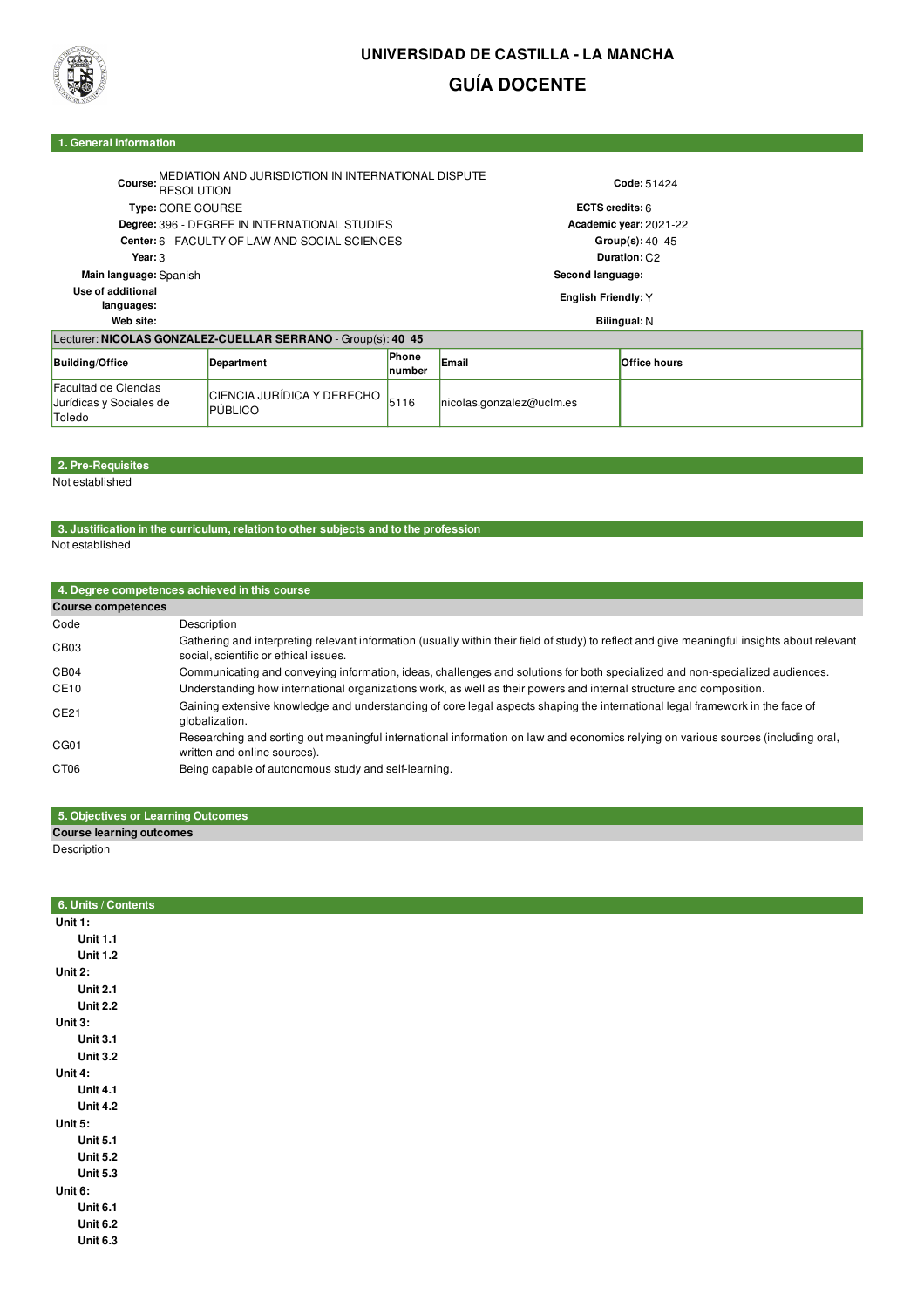| Unit 7:          |
|------------------|
| <b>Unit 7.1</b>  |
| <b>Unit 7.2</b>  |
| <b>Unit 7.3</b>  |
| Unit 8:          |
| <b>Unit 8.1</b>  |
| Unit 8.2         |
| Unit 8.3         |
| Unit 8.4         |
| <b>Unit 8.5</b>  |
| <b>Unit 8.6</b>  |
| <b>Unit 8.7</b>  |
| <b>Unit 8.8</b>  |
| Unit 9:          |
| <b>Unit 9.1</b>  |
| <b>Unit 9.2</b>  |
| <b>Unit 9.3</b>  |
| Unit 10:         |
| <b>Unit 10.1</b> |
| <b>Unit 10.2</b> |
| <b>Unit 10.3</b> |
| Unit 11:         |
| Unit 11.1        |
| <b>Unit 11.2</b> |
| Unit 12:         |
| <b>Unit 12.1</b> |
| <b>Unit 12.2</b> |
| <b>Unit 12.3</b> |
| Unit 13:         |
| <b>Unit 13.1</b> |
| <b>Unit 13.2</b> |
| Unit 13.3        |

| 7. Activities, Units/Modules and Methodology           |                               |                            |             |                       |   |   |                                      |
|--------------------------------------------------------|-------------------------------|----------------------------|-------------|-----------------------|---|---|--------------------------------------|
| <b>Training Activity</b>                               | Methodology                   | <b>Related Competences</b> | <b>ECTS</b> |                       |   |   | Hours As Com Description             |
| Class Attendance (practical) [ON-<br>SITE <sub>I</sub> | Combination of methods        |                            | 0.8         | 20 <sup>1</sup>       | Υ | N |                                      |
| Class Attendance (theory) [ON-<br><b>SITE</b>          | Combination of methods        |                            | 1.4         | 35                    | ٧ | N |                                      |
| Other on-site activities [ON-SITE]                     | Problem solving and exercises |                            | 0.2         | 5 <sup>1</sup>        | Υ | N |                                      |
| Writing of reports or projects [OFF-<br><b>SITE</b>    | Case Studies                  |                            | 0.8         | 20 <sub>l</sub>       | Υ | N |                                      |
| Self-study [OFF-SITE]                                  | Self-study                    |                            | 2.8         | 70                    | Υ | N |                                      |
| Total:                                                 |                               |                            |             | 6 <sup>1</sup><br>150 |   |   |                                      |
| Total credits of in-class work: 2.4                    |                               |                            |             |                       |   |   | Total class time hours: 60           |
| Total credits of out of class work: 3.6                |                               |                            |             |                       |   |   | Total hours of out of class work: 90 |

As: Assessable training activity

Com: Training activity of compulsory overcoming (It will be essential to overcome both continuous and non-continuous assessment).

| 8. Evaluation criteria and Grading System         |                                 |                                   |             |  |  |  |  |
|---------------------------------------------------|---------------------------------|-----------------------------------|-------------|--|--|--|--|
| <b>Evaluation System</b>                          | <b>Continuous</b><br>assessment | Non-<br>continuous<br>evaluation* | Description |  |  |  |  |
| Assessment of problem solving and/or case studies | <b>20.00%</b>                   | 30.00%                            |             |  |  |  |  |
| Assessment of active participation                | 10.00%                          | $10.00\%$                         |             |  |  |  |  |
| Theoretical exam                                  | 70.00%                          | 70.00%                            |             |  |  |  |  |
| Total:                                            | 100.00%                         | 100.00%                           |             |  |  |  |  |

According to art. 6 of the UCLM Student Evaluation Regulations, it must be provided to students who cannot regularly attend face-to-face training activities the passing of the subject, having the right (art. 13.2) to be globally graded, in 2 annual calls per subject , an ordinary and an extraordinary one (evaluating 100% of *the competences).*

| 9. Assignments, course calendar and important dates |       |
|-----------------------------------------------------|-------|
| Not related to the syllabus/contents                |       |
| <b>Hours</b>                                        | hours |
|                                                     |       |
|                                                     |       |
| 10. Bibliography and Sources                        |       |

| <b>10. Bibliography and Sources</b><br>Author(s) | Title/Link | <b>Publishing</b><br>house | City | <b>ISBN</b> | Year | <b>Description</b> |
|--------------------------------------------------|------------|----------------------------|------|-------------|------|--------------------|
|                                                  |            |                            |      |             |      |                    |